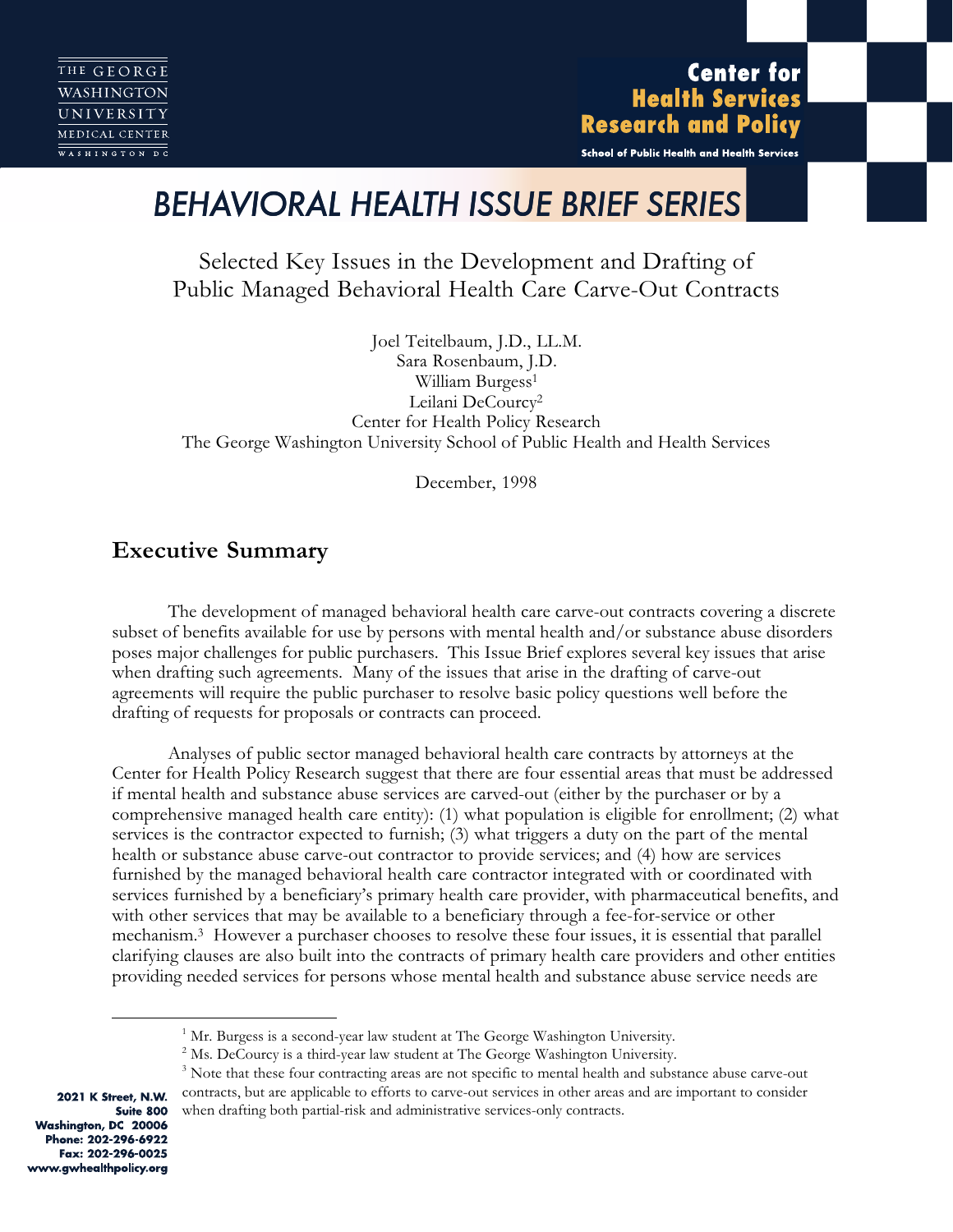covered by the carve-out. Underlying all of these issues is the fact that ambiguity, vagueness, or failure to define terms and responsibilities can create unexpected and unwelcome clinical and financial liabilities to purchasers.

# **Introduction: An Overview of Public Managed Behavioral Health Care Carve-Out Contracting**

As of January, 1997 eleven states purchased some or all mental health and/or substance abuse (MH/SA) disorder treatment and prevention services through separate managed care contracts with companies that specialize in the delivery of care to persons with these conditions.4 Since then, the number of states and local governments using carve-out contracts has increased considerably. Growth in the use of carve-out agreements can be attributed to the special concerns that arise in the care and management of persons with mental health and substance abuse disorders, the financial and governmental underpinnings of publicly funded mental health and substance abuse disorder treatment and prevention services,<sup>5</sup> and the lack of experience with this population on the part of managed care companies that sell standard product lines to public agencies and employers.

It is hard to generalize as to whether the advantages of carving out certain benefits from a general managed care contract outweigh the disadvantages. The formal research concerning the relative strengths of separately contracting for managed behavioral health care and for primary health care or contracting for comprehensive health and behavioral care with a single vendor is just emerging, and there appears to be no consensus.<sup>6</sup> Some research suggests that managed behavioral health care carve-out contracts have the potential to reduce overall costs, even as they increase administrative costs.7 For example, specialized behavioral health care companies create economies

 $\overline{a}$ 

<sup>5</sup> Historically, the care and treatment of persons with these conditions was the responsibility of state and county governments and special state institutions and programs. With the enactment of Medicaid in 1965, much of the funding for the program came from other units of government which operated systems of care and which attributed a portion of their expenditures to the Medicaid program via intergovernmental transfer arrangements. Managed care arrangements may affect the flow of funds away from publicly operated or managed programs toward private corporations that tend to contract with private health care providers. In order to avoid this result, a number of states have elected to maintain carve-out systems that permit them greater flexibility in the selection of network providers and the design of their care than would be the case if they were to buy standard products from private companies. States may view this arrangement as particularly attractive in cases in which they desire to combine Medicaid with other sources of public funding (e.g., child welfare funds and state and local substance abuse and mental health revenues) that commonly are used to support public delivery systems. This permits the development of a broader range of service delivery systems than might otherwise develop through a private company acting alone.

<sup>6</sup> For a more detailed discussion of the studies performed, *see* Ching-to Albert Ma and Thomas G. McGuire, "Costs and Incentives in a Behavioral Health Carve-Out," *Health Affairs* 17:2, pp. 55-6 (March/April 1998).

<sup>7</sup> New administrative costs have been estimated to range from 8 to 15 percent of MH/SA benefit costs. Richard G.

<sup>4</sup> S. Rosenbaum et al., *Negotiating the New Health System: A Nationwide Study of Medicaid Managed Care Contracts (2d Ed.), Special Report: Mental Illness and Addiction Disorder Treatment and Prevention*, p. 3 (The George Washington University Medical Center, Washington, DC, 1998). Note that in this Issue Brief we do not distinguish between a carve-out provider (or contract) and an administrative services organization (ASO) (or contract). For whether an ASO is administering a public managed health care program on a no- or partial-risk basis or a carve-out plan is providing services on a full-risk basis, the duties for which the contractor is responsible do not vary. In other words, both the no-risk ASO and the full-risk carve-out contractor—and everyone in between—must provide the full range of services specified, for example, in a state's Medicaid plan, irrespective of who eventually ends up paying for those services.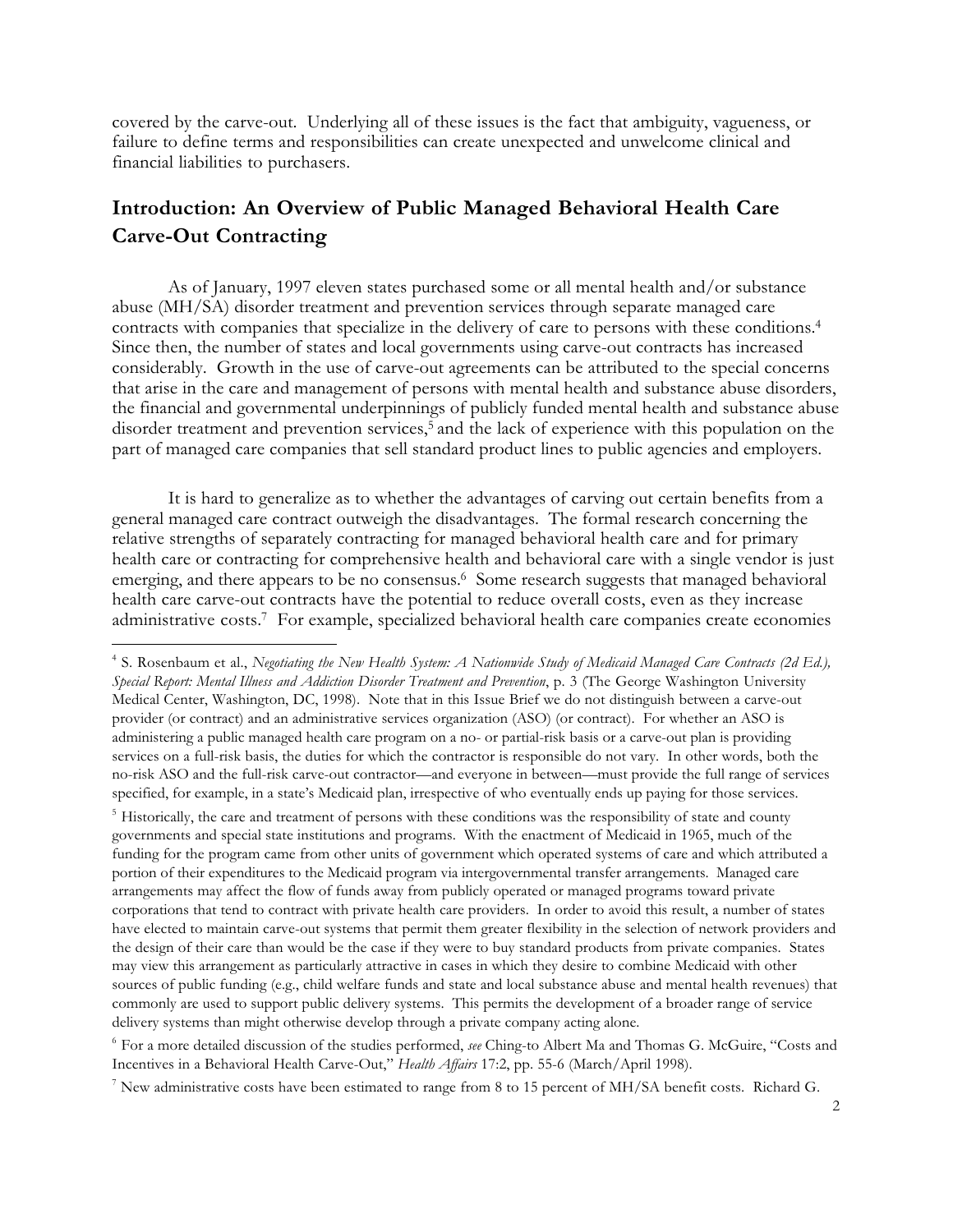of scale and can negotiate for volume discounts. Managed behavioral health care carve-out contracts may also help ensure that funds intended by the public purchaser to be spent on mental health and substance abuse disorder-related care are actually expended for that purpose. By carving out behavioral health care services, separate financing is established for behavioral health care, and carve-out contracts may help prevent health plans from allocating the behavioral health care component of their premiums to other service areas. Conversely, the segregation of funds also can mean that savings from reduced health care utilization associated with provision of behavioral health care services (cost offsets) are not available for mental health and substance abuse disorder services.

Carve-out contracts also have the potential to improve the quality of care, in that behavioral health care companies can develop specialized clinical practice protocols to guide care delivery, employ mental health and substance abuse professionals as care managers, and manage a comprehensive network of behavioral health service programs and practitioners. General health plans, on the other hand, are less likely to invest in state-of-the-art behavioral health practice guidelines, employ specialists as case managers, and maintain comprehensive behavioral health service networks. General health plans also are less likely to identify members with mental health or substance abuse problems, and to provide intensive and up-to-date treatments for members who are diagnosed with a behavioral disorder.8

A carve-out approach may also have certain shortcomings. Carve-out contracts may further fragment the health care delivery system by increasing the likelihood that care will be poorly coordinated between primary health and behavioral health services for multi-problem members. In addition, individuals with behavioral health care needs often will not seek care on their own due to stigma, lack of access, or lack of knowledge.<sup>9</sup> The extra layer of administration potentially necessitated by a carve-out contract may further reduce their willingness to actively seek help.

Whatever the benefits, there is little question that the decision to develop separate contracts for managed behavioral health care services raises a series of important policy and drafting challenges. Public beneficiaries who receive care through dual contractors effectively have three distinct sources of coverage: coverage through their primary health care plan (e.g., MH/SA benefits covered by the primary health care plan); coverage from their behavioral health plan (i.e., a behavioral health care carve-out plan); and direct coverage from other public sources for services not included in either contract (e.g., residual services provided on a fee-for-service basis, separate carve-outs for medications, or additional state or county grants). Drafting carve-out contracts under these circumstances

Frank, et al., "Solutions for Adverse Selection in Behavioral Health Care," *Health Care Financing Review*, p. 119 (March 22, 1996).

<sup>8</sup> *See* Cyril F. Chang, et al., "Tennessee's Failed Managed Care Program for Mental Health and Substance Abuse," *JAMA*, p. 868 (March 18, 1998); and Stroul, B.A., et al., "Health Care Reform Tracking Project: Tracking State Managed Care Reforms as they Affect Children and Adolescents with Behavioral Health Disorders and Their Families," 1997 Impact Analysis, University of South Florida (1998).

<sup>9</sup> *See* Barbara Starr and Steven Findlay, "Mental Health: Solving the Quality Problem," Medical Economics Publishing Company (November, 1994) (citing the statistic that 50 percent of individuals with mental health problems will not seek care due to stigma, lack of access, and lack of knowledge).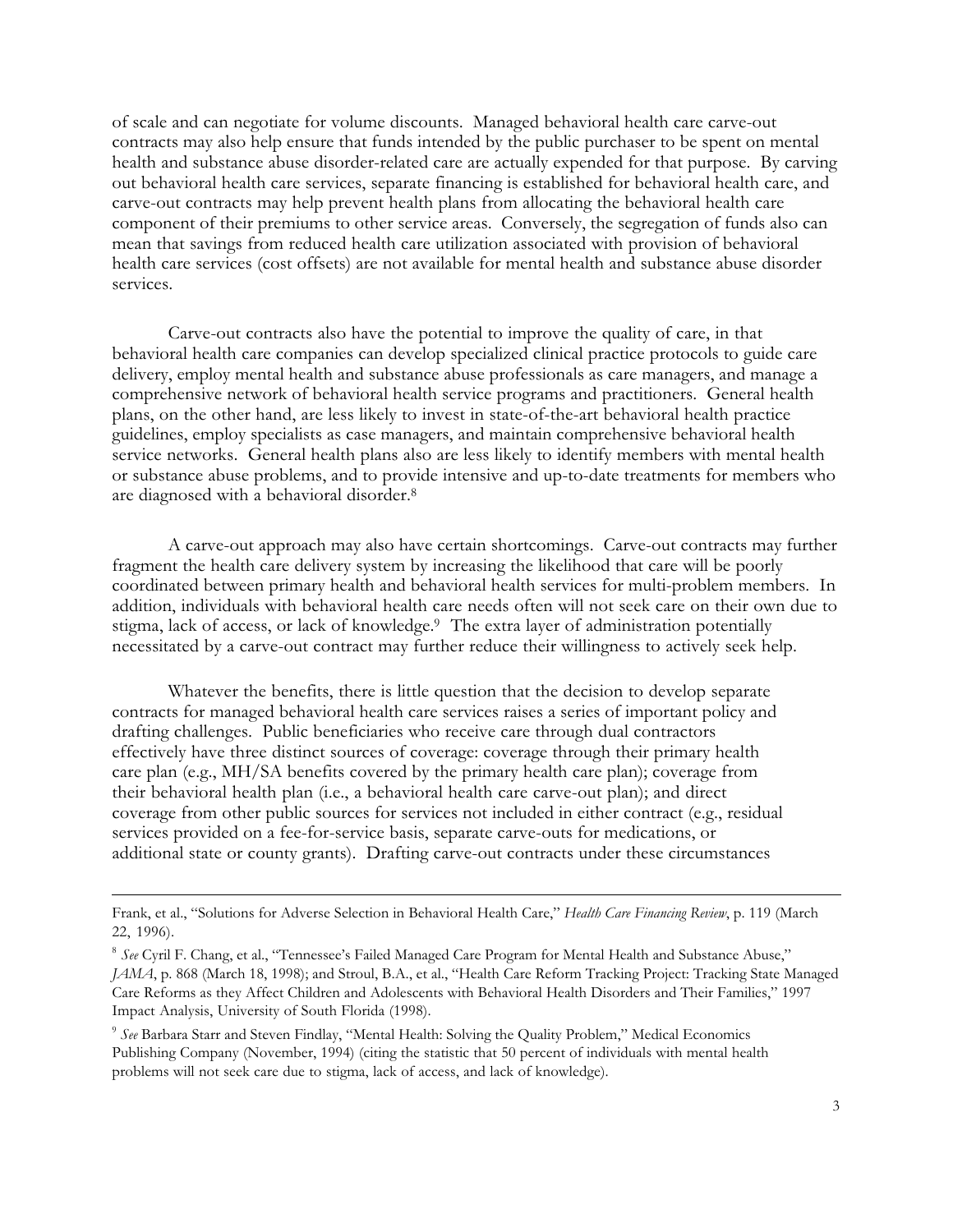requires skill in order to ensure that each responsible entity--the primary contractor, the behavioral health care contractor, and the public agency (in the case of services that remain covered directly under the public entity's plan)--have a clear sense of their respective duties. Moreover, the contracts must be drafted in such a way that service, coverage, and payment duties relating to persons with co-occurring conditions (e.g., mental health and substance abuse disorders or mental health and physical health problems) are clear. Indeed, even in cases involving individuals with only a single significant behavioral health problem, coordination is important, since the member will be receiving care from two separately financed and managed health systems.

### **Issues to Consider When Drafting Carve-out Agreements**

All of the issues that are relevant in general contract drafting (e.g., eligibility, enrollment, coverage, provider selection and network composition, access, quality performance, and data and information) apply equally to specialty drafting.10 As with general contract drafting, a purchaser can elect to specifically address many policy and practice issues in detail or can instead choose to remain silent on any particular topic. Where the drafter of the agreement elects to remain silent, the document will be construed as leaving the matter to the discretion of the other party. Thus, in the absence of an overarching statute or regulation, silence on the question of how severe and persistent mental health needs, for example, are to be measured for eligibility purposes under a behavioral health care agreement could be construed as leaving to the discretion of the seller the authority to define the term and apply the measure to individuals seeking assistance.

While all issues relevant to general contract drafting apply to specialty contracts, four areas merit particular scrutiny because they have implications for the interaction between the primary health care contractor and the managed behavioral health care contractor.

#### *1. The population eligible for enrollment*

 $\overline{a}$ 

The first issue is defining the population eligible for enrollment under the agreement and establishing an eligibility determination process. Certain public health entities use their carve-out agreements to deliver all behavioral health care services needed by any member of the primary health care plan. In this situation, the eligibility issue is quite simple: all managed care enrollees are eligible for medically necessary carve-out services simply by virtue of their membership in the primary health care plan. For example, Utah's Behavioral Health Care Contract states:

'Enrollee' or 'Medicaid Enrollee' means any Medicaid eligible person whose eligibility has been established within the geographic boundaries of the enrollment

 $10$  For general guidance in drafting contracts for public managed substance abuse and mental health services, see "Partners in Planning: Consumers' Role in Contracting for Public-Sector Managed Mental Health and Addiction Services," prepared by the Judge David L. Bazelon Center for Mental Health Law and the Legal Action Center for the Substance Abuse and Mental Health Services Administration (Managed Care Technical Assistance Series, April, 1998); Stephen Moss, "Contracting for Managed Substance Abuse and Mental Health Services: A Guide for Public Purchasers" (Center for Substance Abuse Treatment, July, 1998).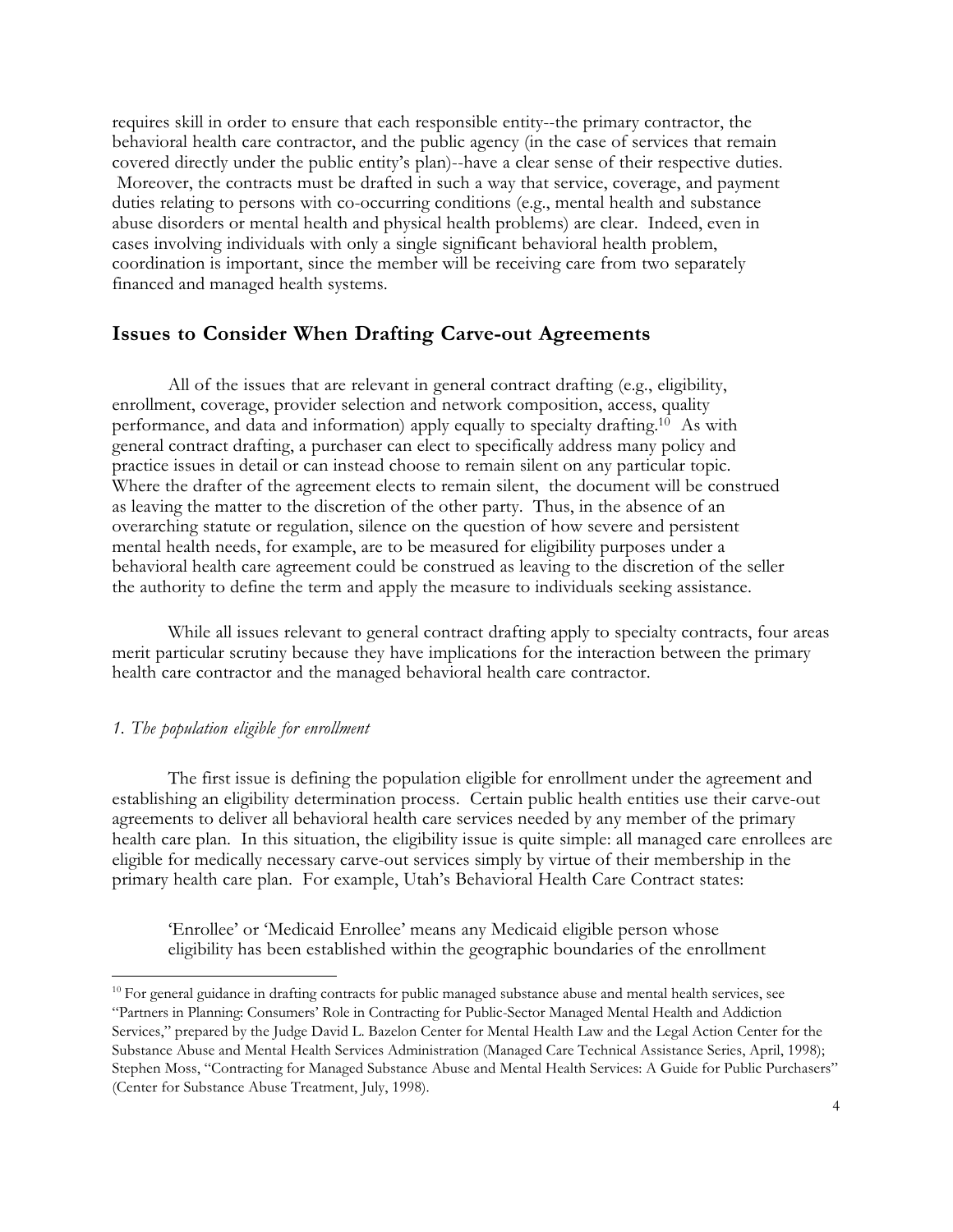area served by the CONTRACTOR, excluding residents of the Utah State Hospital and Utah State Developmental Center . . .

B. Covered Groups—The Contractor must be able to provide covered services to the following groups of Medicaid eligibles:

1) categorically needy groups (aged, blind, disabled, AFDC children and adults, and poverty level pregnant women and children);

2) medically needy groups (blind, disabled, AFDC children and adults); and

3) children and youth under the statutory responsibility of the Utah Department of Human Services. Outpatient mental health services for this group will be prepaid, but contractor will not be at risk for the outpatient mental health services.<sup>11</sup>

A more complex issue arises, however, in cases in which public health entities use their carve-out plans to furnish care only to certain categories of members who need MH/SA services. Numerous states maintain carve-out agreements that cover only certain members, with eligibility tied to diagnosis, the extent of care required, or some other factor (e.g., persons with severe and persistent mental illness or intensive health needs). For example, New York's Mental Health Contract states:

Enrollment in the OMH plan will be voluntary, and will be limited to individuals who are: 1) Eligible for medical assistance under Title XIX, specifically SSI cash, SSI MA only, and AFDC MA only; and 2) Are currently receiving inpatient, outpatient or Community support Services at an OMH-operated adult psychiatric center; and 3) Are not currently receiving licensed outpatient services at non-state operated programs; and 4) Are either aged 18- 21/22 or 65 or over if residing in an inpatient psychiatric center, or aged 18 or over if admitted to an outpatient psychiatric center program.12

In cases in which fewer than all general enrollees have access to the carve-out plan, public health entities need to both consider a number of policy issues and ensure that the policies they want instituted are properly drafted in the contract itself. The importance of addressing the issue of who has access to the carve-out services is particularly great in those counties and states in which the primary health care contractor maintains at least some obligation to cover mental health and/or substance abuse disorder services, either as a primary care physician (PCP) service<sup>13</sup> or as a limited specialty service. Without clarity regarding who is eligible for the carve-out plan, disputes could arise between the two contractors regarding both payment and service duties.14

The following eligibility issues should be addressed in developing and drafting carve-out

<sup>11</sup> Utah Behavioral Health Contract [S. Rosenbaum et al., *Negotiating the New Health System: A Nationwide Study of*

*Medicaid Managed Care Contracts (2d Ed.)* (The George Washington University Medical Center, Washington, DC, 1998). 12 New York Mental Health Contract [*Id*.].

<sup>&</sup>lt;sup>13</sup> California's managed care contract, for example, specifies that general contractors are responsible for those behavioral health services customarily furnished by primary care physicians.

<sup>14</sup> Note that since primary health care contracts (the basis for *Negotiating the New Health System, supra* note 11) do not normally include provisions regarding who is eligible for services under a carve-out or what triggers a carve-out contractor's duty to provide care, we do not offer an example of either type of provision here.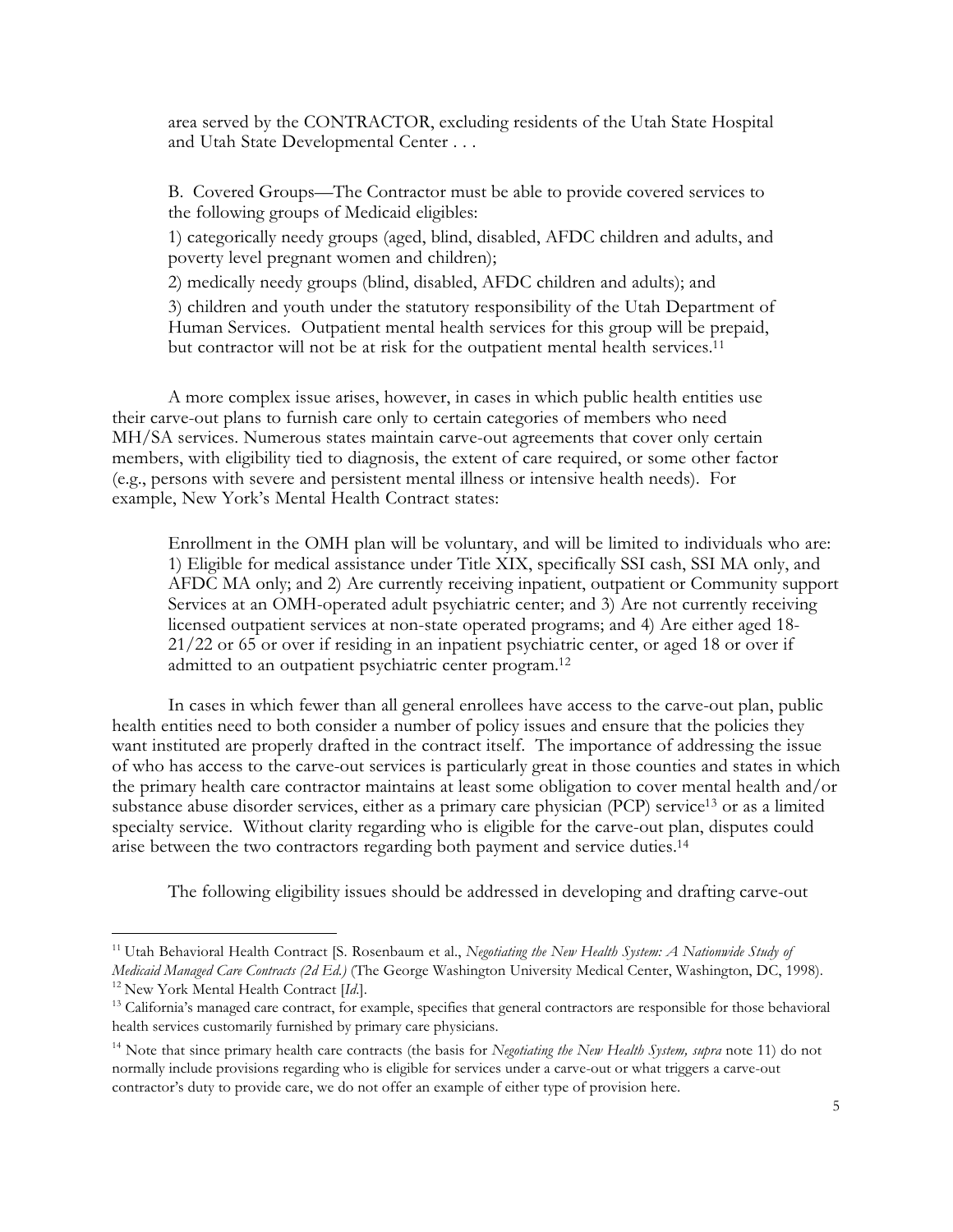agreements (particularly those that are limited to only certain members):

- Which entity--the carve-out contractor, the primary health care contractor, or a third party (e.g., an independent evaluator under contract to the agency)--makes the determination regarding whether the conditions of eligibility are met?
- What evidence must be considered by the decision-maker in reaching this decision?
- What grievance and appeal rights apply in the case of individuals who are determined to be ineligible, and who must provide for the appeals process?15
- In the case of Medicaid, how will individuals who are denied services be apprised of their fair hearing rights?<sup>16</sup>
- Where the determination is that eligibility conditions are no longer satisfied (i.e., that an individual receiving treatment is no longer eligible to do so under the terms of the contract), which entity--the public health entity or the behavioral health plan--is obligated to continue paying for care in the event that the aggrieved person requests a fair hearing in a timely fashion?
- Where an individual who applies for special carve-out services is denied care or care is terminated, what duties, if any, attach to the primary health care contractor?
- What duty to communicate its decisions regarding eligibility for treatment does the carve-out contractor (or other deciding entity) have with respect to the individual's PCP under the general contract?17
- What dispute resolution process will be used in cases in which there is disagreement between the contractors regarding an individual's eligibility for services?
- What exchange of records/other information between the contractors will be required so that each contractor is aware of the other's treatment decisions and course of care?18

## *2. Services covered*

 $\overline{a}$ 

A second critical question concerns the range of services to be offered by or through the managed behavioral health care contractor. As noted, contractors may offer some or all mental health and/or substance abuse disorder-related services covered under the state or local government plan, as well as other services (e.g., physical health care) for populations receiving managed care services.

Drafting coverage provisions in contracts necessitates several distinct sets of policy decisions:<sup>19</sup>

<sup>15</sup> For examples of contract provisions addressing beneficiary grievance procedures, *see Negotiating the New Health System, supra* note 11, Table 6.2.

<sup>16</sup> For a discussion of Medicaid fair hearings, *see An Overview of Medicaid Managed Care Litigation* (Issue Brief No. 2), Managed Behavioral Health Care Issue Brief Series, Center for Health Policy Research (Washington, DC, November, 1998).

<sup>17</sup> For examples of contract provisions addressing network provider and plan relationships, *see Negotiating the New Health System, supra* note 11, Table 6.3.

<sup>18</sup> For examples of contract provisions addressing exchange of information between contractors, *see id*., Table 2.8.

<sup>19</sup> For a full discussion of coverage and medical necessity, see *Coverage Decision-Making in Medicaid Managed Care: Key Issues in Developing Managed Care Contracts* (Issue Brief No.1), Managed Behavioral Health Care Issue Brief Series, Center for Health Policy Research (Washington, DC, May, 1998); and *Defining "Medically Necessary" Services to Protect Plan Members*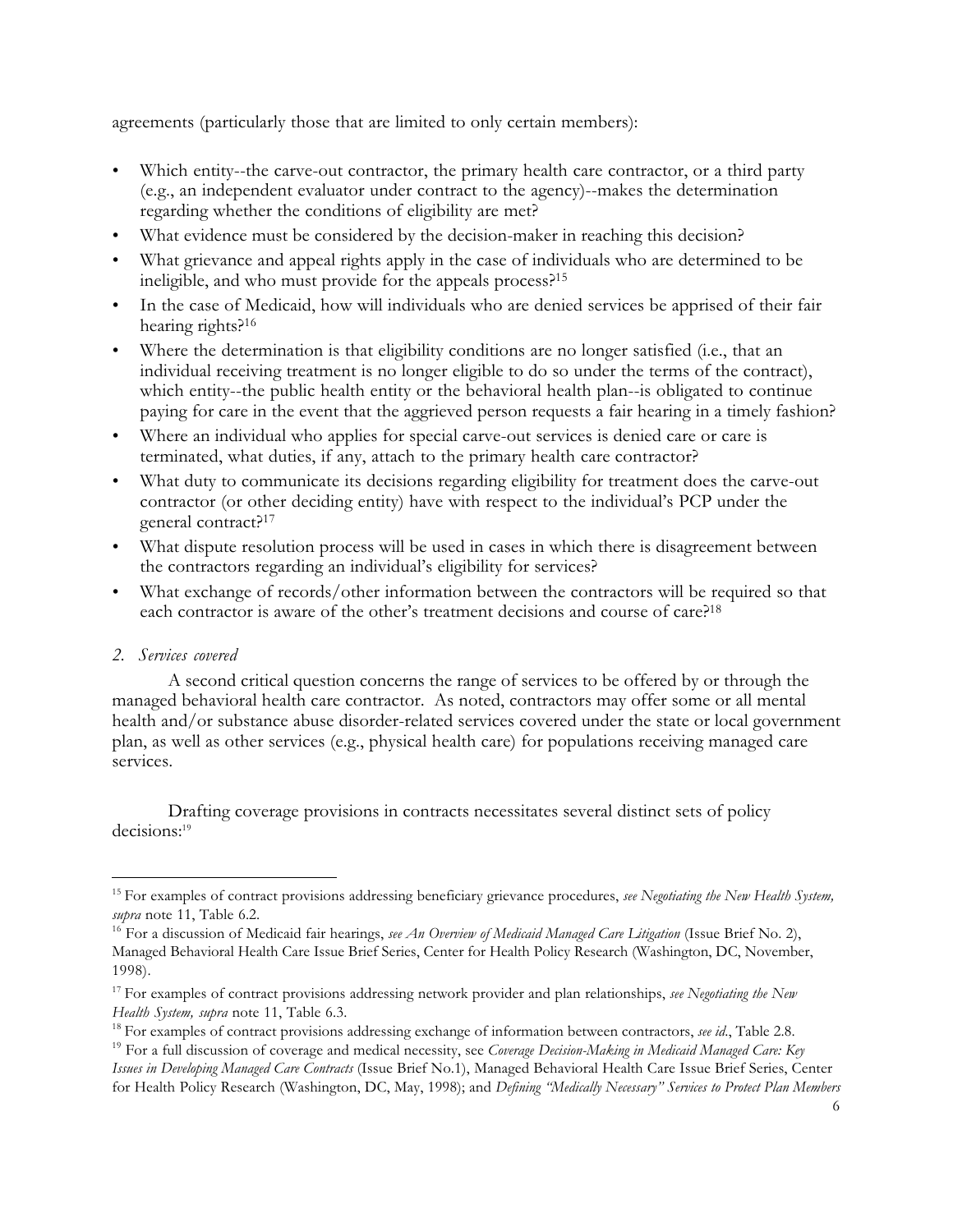- Which classes of services will be covered?<sup>20</sup>
- Within any covered class of service, what, if any, amount, duration, and scope limitations will be permissible?21
- What, if any, exclusions and limitations may the contractor impose on otherwise covered services, such as exclusions for court-ordered treatment, services offered as part of special education or child welfare initiated plans of care, or services furnished in certain community settings?22
- In deciding when otherwise covered services are medically necessary for an individual, what standard of review will the contractor use?23
- What evidence will be permissible in making a medical necessity determination?
- What procedures, if any, will contractors be instructed to use in making coverage determinations (e.g., qualification of reviewing personnel, determination time lines for routine and urgent services, and limitations on the use of prior authorization for certain types of services)?

Contracts should also address appeal and grievance procedures, fair hearing notice requirements, and requirements related to continuation of assistance when a fair hearing is requested in a timely fashion by an individual facing a termination or reduction of benefits. Finally, as in the case of eligibility determinations, public entities should consider including in their contracts procedures for resolving disputes between plans as well as for the exchange of records and information pertaining to coverage and treatment in the case of persons receiving care from both plans, assuming that confidentiality requirements are met and that the individual consents to the disclosure.

#### *3. Initiation of carve-out services*

L

An issue closely aligned to eligibility decision-making is the question of treatment initiation. In the world of managed care, behavioral health diagnosis, treatment, and management services are considered specialty care, even if they are furnished as part of the basic health care regimen of a person with serious mental health issues. As such, before managed behavioral health care firms initiate diagnosis and treatment services, there must be some triggering event (e.g., a self-referral, a

and *Defining "Medically Necessary" Services to Protect Children* (Issue Paper Nos. 1 & 5, respectively), Protecting Consumer Rights in Public Systems' Managed Mental Health Care Policy, the Judge David L. Bazelon Center for Mental Health Law (Washington, DC, March, 1997 & April, 1998).

<sup>20</sup> For a list of mental health and substance abuse services offered in states' managed care carve-out contracts, *see Special Report: Mental Illness and Addiction Disorder Treatment and Prevention, supra* note 4, Figure 4. For examples of contract provisions addressing mental health and substance abuse services offered, *see Negotiating the New Health System, supra* note 11, Table 2.2.

<sup>21</sup> Issue Brief Nos. 1 and 2, *supra* notes 19 & 16 respectively, explore the extent to which states may remain liable for services that are required under federal Medicaid amount, duration, and scope regulations but that are excluded by contractors. For example, federal regulations prohibit arbitrary limitations on the amount of mental health coverage for children and would prohibit the application of arbitrary diagnosis-based distinctions in coverage decision-making.

<sup>22</sup> *See* Issue Brief No. 1, *supra* note 19, for a complete discussion of coverage decision-making.

<sup>23</sup> For examples of contract provisions addressing medical necessity, *see Negotiating the New Health System, supra* note 11, Table 2.7.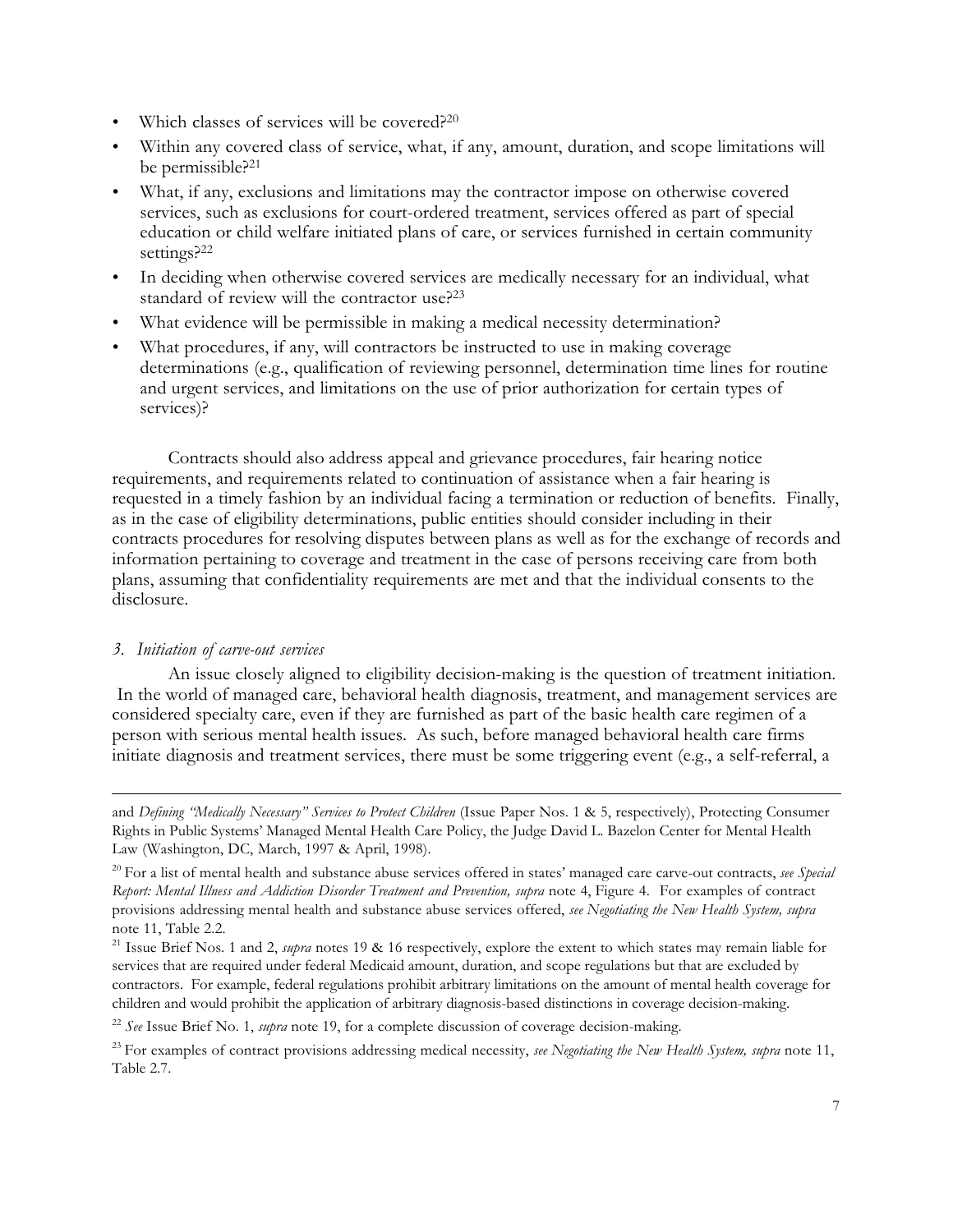referral from the individual's PCP, a referral from a school system or another outside agency, and so forth). Therefore, in developing and drafting a contract, it is important to know who can initiate care and, equally important, the obligation of the contractor to respond to the initiator. State contracts vary widely in the degree to which they address this matter and are often vague on this point. Silence or ambiguity on this issue could create situations in which specialty contractors refuse to honor certain types of referrals, even for diagnostic services, which the purchaser contemplated would be covered. In some cases a refusal to furnish diagnostic, evaluation, or treatment services because of the type of referral path used could leave a public agency liable for direct payment for a benefit, especially in the case of diagnostic and treatment services that are sought for children receiving early intervention and special education services.<sup>24</sup> In addition to liability issues, refusal to furnish services because of the type of referral path can lead to poor patient care and adverse outcomes for patients and their families.

Arizona's carve-out contract comes closest to the imposition of a blanket duty to initiate care, as illustrated by the following provision:

AADHS shall ensure that all members who are referred for behavioral health services receive a screening and evaluation, including an assessment for case management needs, within one week of referral.25

Even in this instance, however, the term "referral" is unclear and contains ambiguities regarding what would constitute a "referral".

The following policy questions are important to consider when deciding what is meant by "referral" and how it triggers a duty to treat:

• What is meant by a "referral"?

L

- Which entities may initiate a referral?
- Will self-referrals be permitted, and under what circumstances?
- What duties are triggered on the part of the contractor upon receiving an appropriate referral?
- To whom must the contractor disclose the results of the referral, assuming that confidentiality requirements are met, and the individual consents to the disclosure?
- *4. Coordination with other portions of health care system*

A fourth issue involves the manner in which the behavioral health care contractor is

<sup>&</sup>lt;sup>24</sup> Federal law requires state Medicaid agencies to cover medically necessary services that are included in individualized education plans and individual family services plans under the Individuals with Disabilities Education Act. 42 U.S.C. 1396b(c).

<sup>25</sup> Arizona Behavioral Health Contract [*Special Report: Mental Illness and Addiction Disorder Treatment and Prevention, supra* note 4, at 66].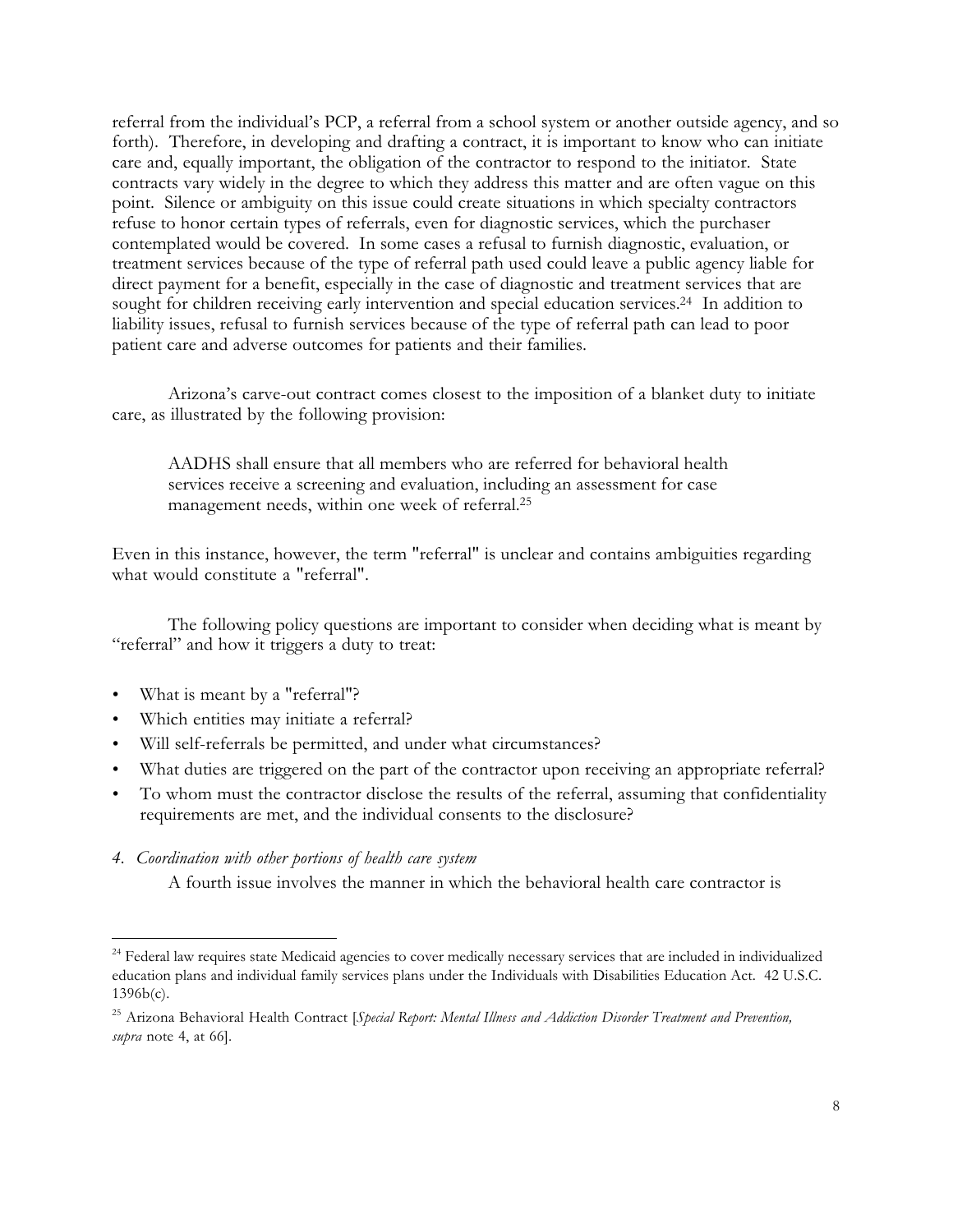required to relate to other parts of the health care system.26 Some of these relational matters have already been explored, but there are a host of issues that can arise in this context, from the development of joint practice guidelines and performance measures in the case of individuals with co-occurring conditions to the exchange of specific treatment information for clinical management purposes. For example, contracts are frequently unclear with respect to the obligations of contractors to coordinate services and payment for care with primary health care contractors, other programs and agencies, and the public agency itself, and many of the general service agreements in states with carve-out behavioral health care plans also lack clearly articulated standards for coordination of coverage.

Gauging the relationships between managed behavioral health care organizations and the rest of the health care system is particularly important in the case of individuals with dual, or multiple, diagnoses. Coordination is also extremely important where prescribed drugs are covered under the primary health care plan but prescribed by practitioners participating in the specialty plan. Clearly specified duties and responsibilities should be detailed in the complementary service agreements with the behavioral health care carve out contractor, the primary health care contractor, and any other entities responsible for providing service for which a beneficiary may be eligible.

Iowa is unique in its approach of maintaining separate managed care contracts for mental health and substance abuse disorder services. Each contract contains a provision regarding coordination of care for persons with dual MH/SA diagnoses, as illustrated by the following excerpt:27

Some individuals who would otherwise be eligible persons may be diagnosed as mentally ill as well as substance abusers. If the primary diagnosis is mental health, the individual will not be an eligible person for covered services under [this contract]. If the primary diagnosis is a substance abuser, the individual will be an eligible person under [this contract] and the contractor shall arrange and pay for any necessary mental health treatment. The primary diagnosis shall not be determined merely by the provider's designation but shall be determined based upon clinical criteria to be developed jointly by the contractor, the Departments and the [mental health contractor]. If a definitive primary diagnosis cannot be made for any reason, the primary diagnosis will be deemed to be mental illness.<sup>28</sup>

Most common, however, is the use of blanket phrases in both general and specialized service agreements, such as the following provision from a California contract that creates a broadly-worded expectation, compliance with which may be impossible to measure:

**<sup>26</sup>**For contract provisions addressing how plans are required to coordinate services, *see Negotiating the New Health System, supra* note 11, Tables 2.8 and 4.1.<br><sup>27</sup> Note that while this provision may be a good example, Iowa has requested modification of its 1915b waiver to

allow it to negotiate a single behavioral health care contract for mental health and substance abuse services.

<sup>28</sup> Iowa Substance Abuse Contract [*Negotiating the New Health System, supra* note 11, at 67].